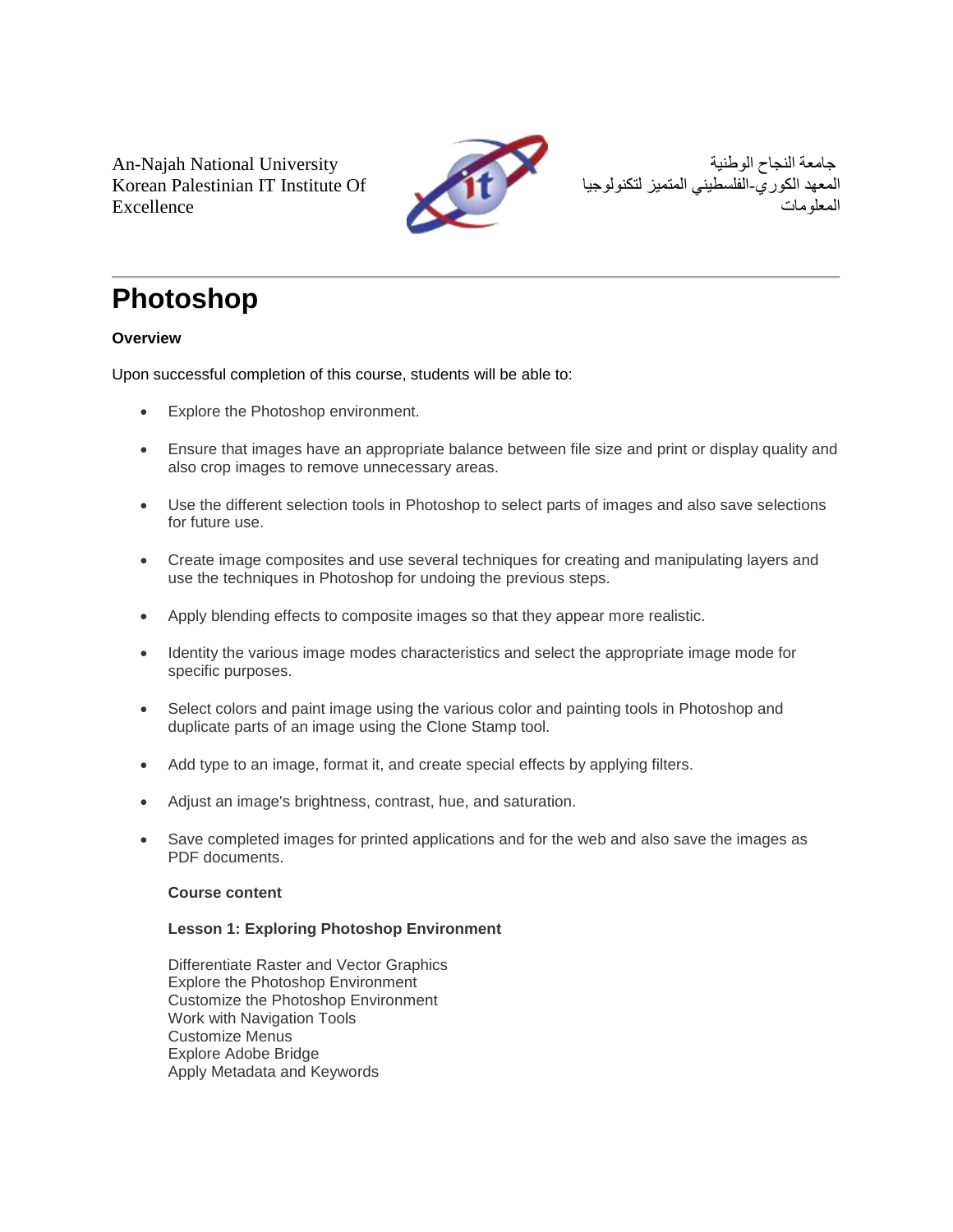#### **Lesson 2: Sizing Images**

Determine Display and Print Resolution Crop an Image

#### **Lesson 3: Selecting Image Areas**

Select Image Areas with the Marquee Tools Select Image Areas with the Lasso Tools Save Selections Select Image Areas with the Magic Wand Tool Select Image Areas with the Magnetic Lasso Tool Modify Selections

#### **Lesson 4: Creating Image Composites**

Make Floating Versus Fixed Selections Undo Previous Steps Copy Selections Create Layers Create Smart Objects Transform Layers Copy Layers Between Images Save Images in Photoshop Format Arrange Layers

#### **Lesson 5: Blending Composite Images**

Defringe Images Simulate Transparency with Opacity and Blending Modes Feather Edges

### **Lesson 6: Exploring Image Modes**

Examine Mode Characteristics Explore Grayscale and Bitmap Modes Explore Color Modes

#### **Lesson 7: Applying Colors**

Select Colors Work with Painting Tools Clone Image Areas with the Clone Stamp Tool

#### **Lesson 8: Enhancing Images with Text and Special Effects**

Create Type Layers Apply Layer Effects Work with Filters Merge Layers and Flatten Images

#### **Lesson 9: Adjusting Images**

Create Levels Adjustment Layers Enhance Images Using Toning Tools Adjust the Hue/Saturation of Images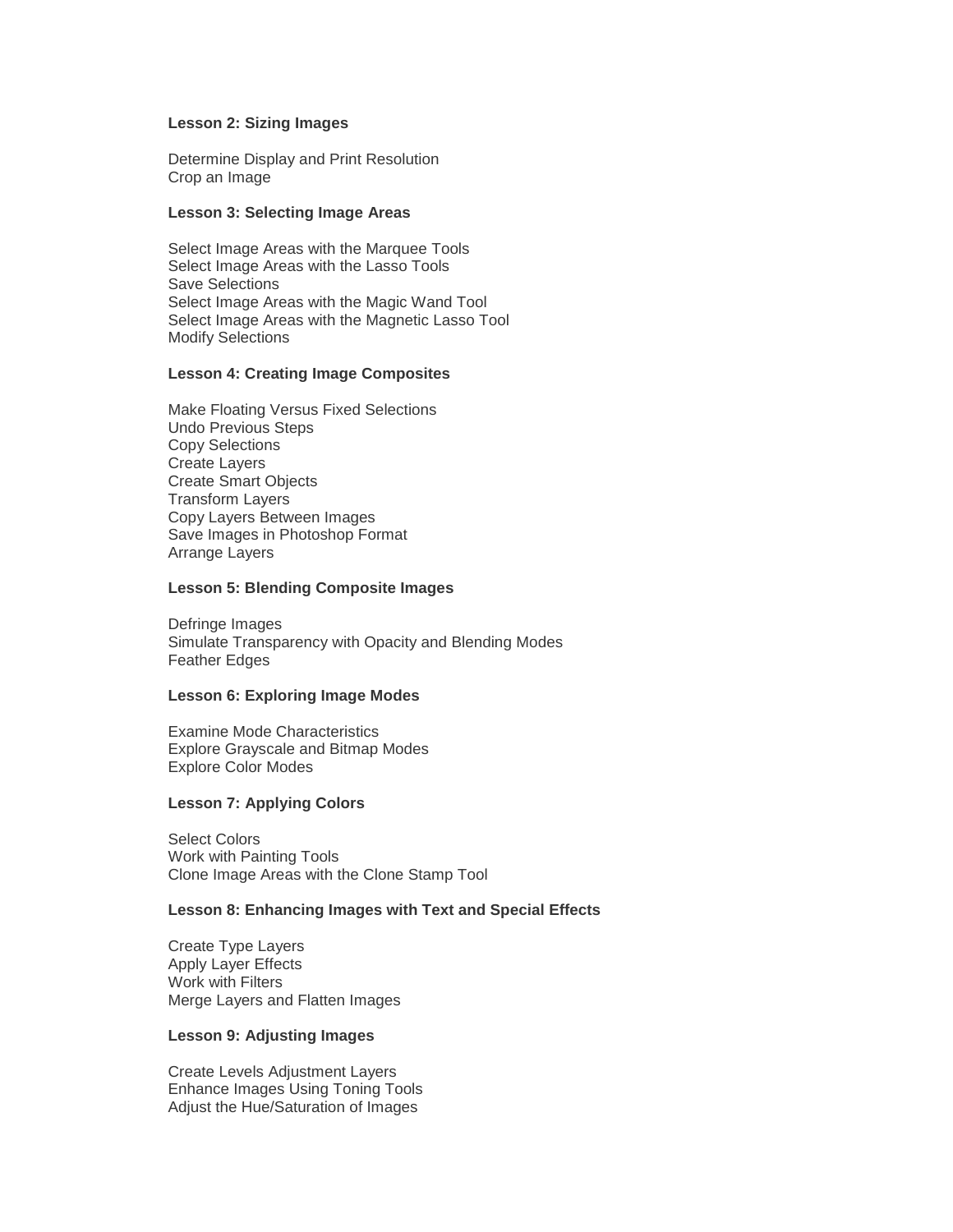#### **Lesson 10: Saving Completed Images**

Save Images for Use in Print Applications Save Images for the Web Save Images as PDF

## **Section 2**

## **Overview**

Upon successful completion of this course, students will be able to:

- Work with advanced tools and techniques to create accurate masks and for better image editing flexibility.
- Create, edit, and save vector paths; and also convert a path to a clipping path to prevent pixels outside it from being printed.
- Create and save swatches, gradients, and patterns to fill image areas.
- Use Photoshop's wide range of tools and techniques to create special effects in images.
- Use the Actions palette to combine a series of commands into a single command and to create keyboard shortcuts for frequently used commands.

#### **Course content**

### **Lesson 1: Masking and Clipping Layers**

Erase a Background Edit a Selection by Painting a Quick Mask Overlay Save and Edit a Selection in an Alpha Channel Work with Layer Masks Make Areas Within a Layer Semitransparent Clip a Layer to the Shape of Another

#### **Lesson 2: Masking with Vector Paths**

Create Vector Paths Edit paths Mask an Image with a Path

## **Lesson 3: Filling Image Areas**

Fill Image Areas with Swatch Colors Create Gradients Create Patterns

#### **Lesson 4: Creating Special Effects**

Distort Editable Type Warp an Image Create Layer Comps Crop Images Precisely